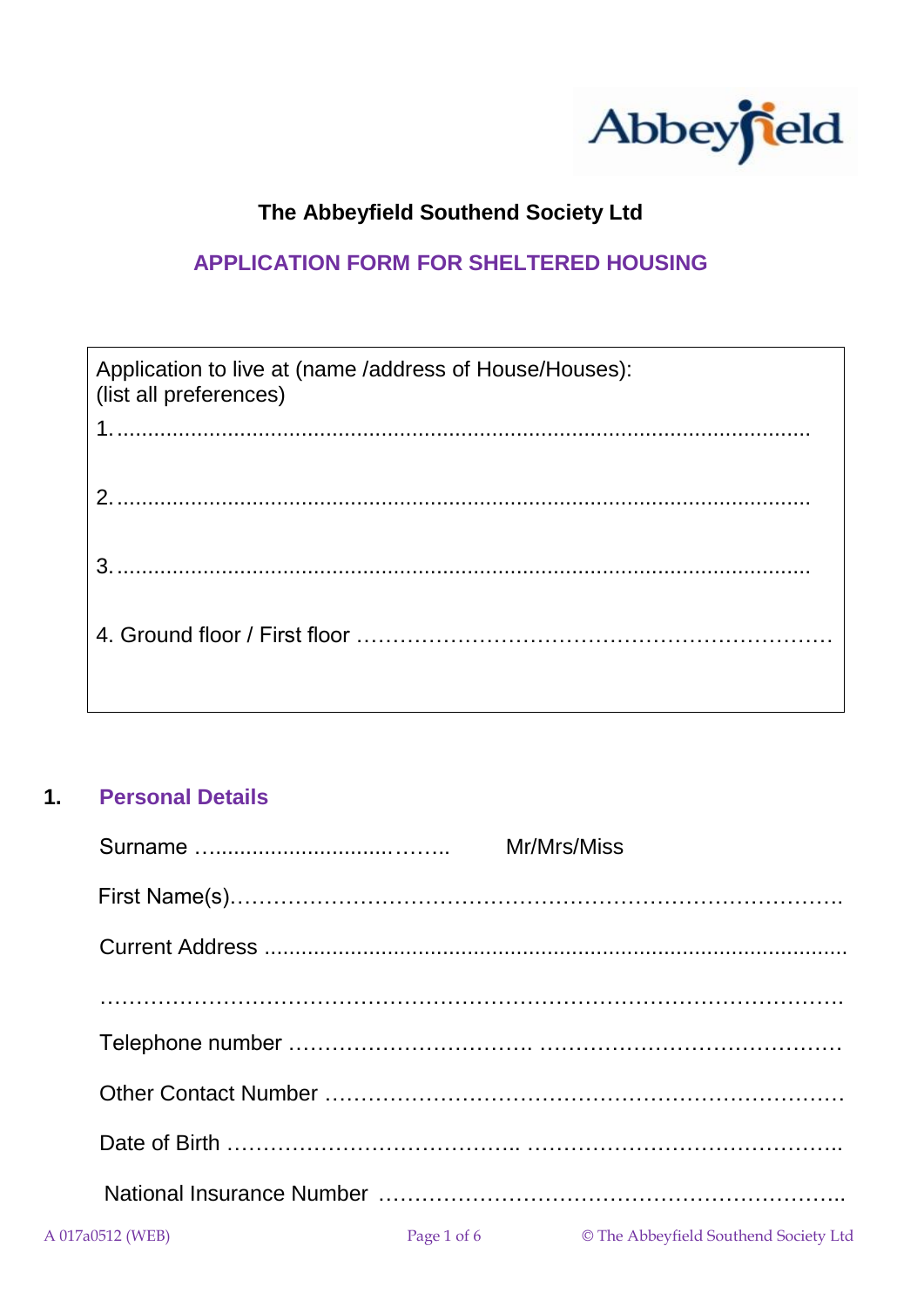# **2. Present Housing Conditions**

| Do you manage your own:<br>Cleaning<br>Yes<br><b>No</b><br><b>Household tasks</b><br>No.<br>Yes<br><b>No</b><br>Yes<br>Preparing meals, etc<br>Is there anything else you want us to know about your present housing<br>conditions?<br><b>Support and Help</b><br>3.<br>Do you receive any help in your current home such as a Home Help, Meals on<br>Wheels, Visiting Carers, etc.<br>No<br>Yes $\Box$<br>If yes please give details of the help you currently receive: |  |
|--------------------------------------------------------------------------------------------------------------------------------------------------------------------------------------------------------------------------------------------------------------------------------------------------------------------------------------------------------------------------------------------------------------------------------------------------------------------------|--|
|                                                                                                                                                                                                                                                                                                                                                                                                                                                                          |  |
|                                                                                                                                                                                                                                                                                                                                                                                                                                                                          |  |
|                                                                                                                                                                                                                                                                                                                                                                                                                                                                          |  |
|                                                                                                                                                                                                                                                                                                                                                                                                                                                                          |  |
|                                                                                                                                                                                                                                                                                                                                                                                                                                                                          |  |
|                                                                                                                                                                                                                                                                                                                                                                                                                                                                          |  |
|                                                                                                                                                                                                                                                                                                                                                                                                                                                                          |  |
|                                                                                                                                                                                                                                                                                                                                                                                                                                                                          |  |
|                                                                                                                                                                                                                                                                                                                                                                                                                                                                          |  |
|                                                                                                                                                                                                                                                                                                                                                                                                                                                                          |  |
| Do you receive any personal or nursing care (this may include things like<br>helping you to wash / dress / take medication etc.) ?                                                                                                                                                                                                                                                                                                                                       |  |
| Yes $\Box$ No $\Box$                                                                                                                                                                                                                                                                                                                                                                                                                                                     |  |
| If yes please give details of the personal/nursing care you currently receive:                                                                                                                                                                                                                                                                                                                                                                                           |  |
| Page 2 of 6<br>© The Abbeyfield Southend Society Ltd<br>A 017a0512 (WEB)                                                                                                                                                                                                                                                                                                                                                                                                 |  |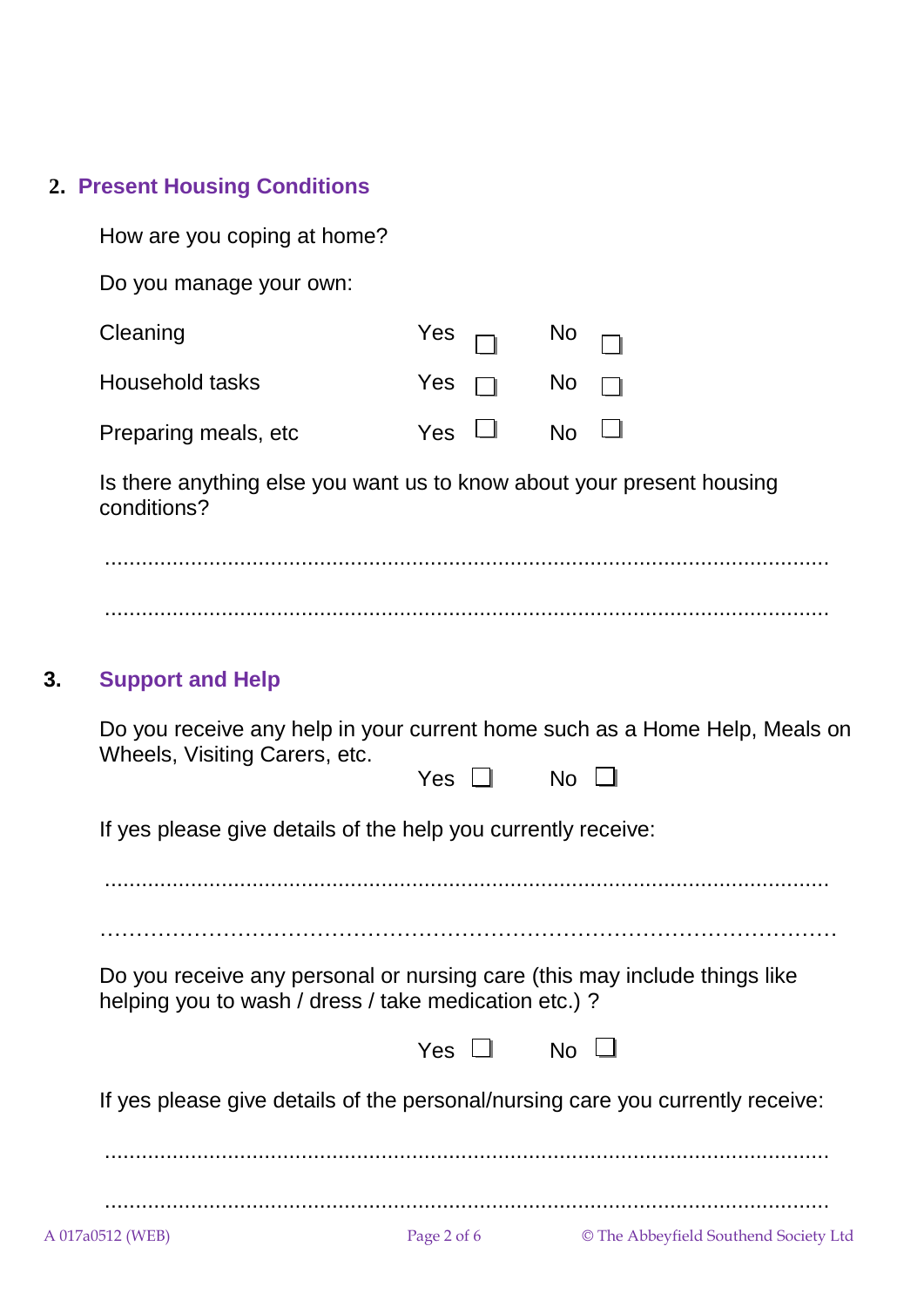What other services would you like to receive? (Abbeyfield can help to arrange for new and continuing support should that be necessary when living in an Abbeyfield House)

...................................................................................................................... ...................................................................................................................... ......................................................................................................................

 Please tell us how you feel you would benefit by moving into an Abbeyfield House?

...................................................................................................................... ...................................................................................................................... ...................................................................................................................... Is there anything else you want us to know about help that you might need? ......................................................................................................................

#### **4. Social Contact**

Do you have regular contact with family, friends, neighbours?

|                                                            | Yes         | <b>No</b> |                                       |
|------------------------------------------------------------|-------------|-----------|---------------------------------------|
| Do they help you with anything?                            | Yes $\Box$  | <b>No</b> |                                       |
| If the answer is yes please describe what they do for you: |             |           |                                       |
|                                                            |             |           |                                       |
| A 017a0512 (WEB)                                           | Page 3 of 6 |           | © The Abbeyfield Southend Society Ltd |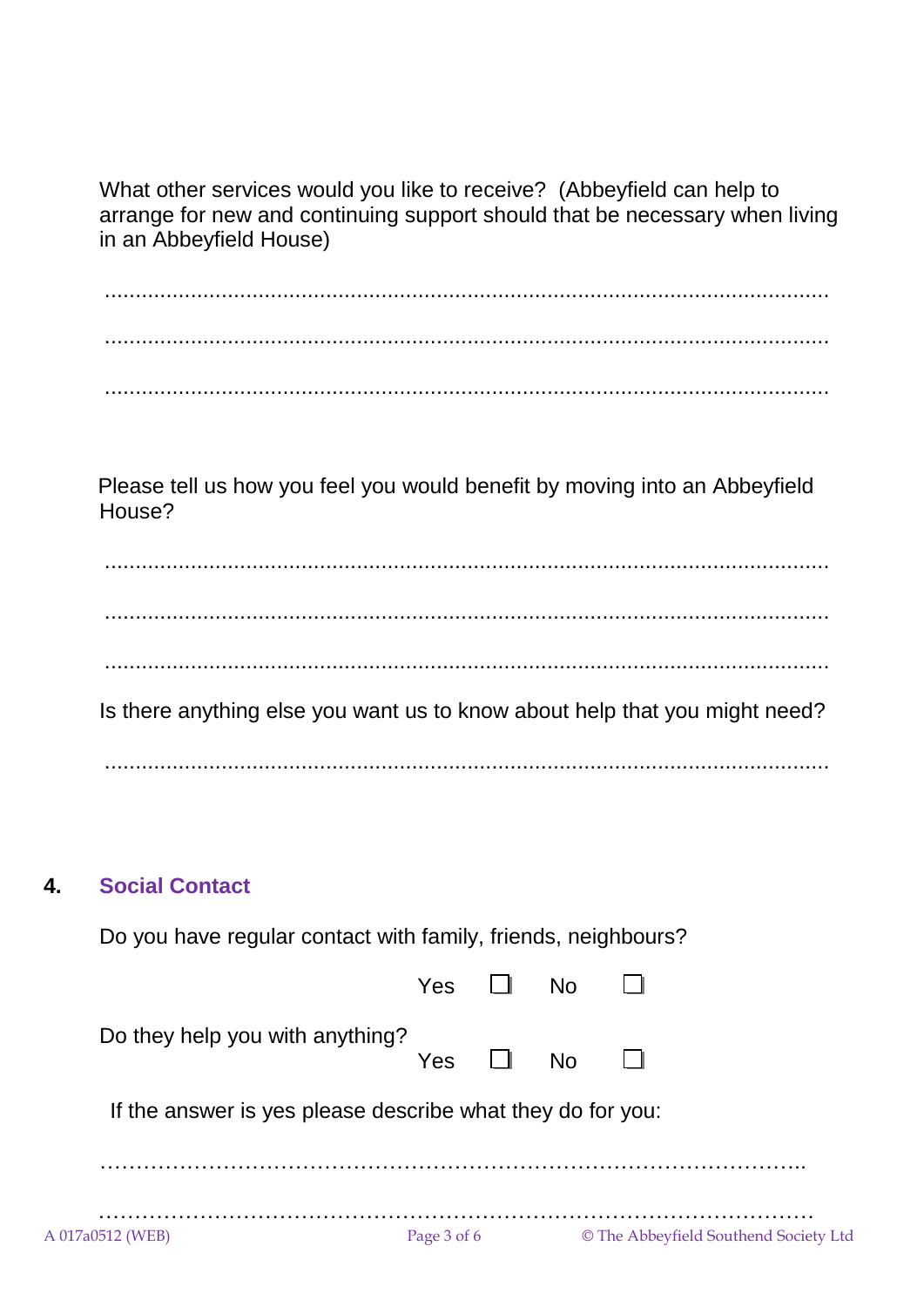Is there any other information you want us to know?

...................................................................................................................... ......................................................................................................................

Is there any other information you want us to know about in relation to the above?

...................................................................................................................... ......................................................................................................................

## **5. Other Information about you**

It is useful to have as much appropriate information as possible with regard to your application for housing.

| Do you smoke? | Yes $\Box$ | $\overline{\phantom{a}}$ No $\Box$ |  |
|---------------|------------|------------------------------------|--|
|               |            |                                    |  |

*(please note: this question will not affect your application in any way but all Houses have a non- smoking policy which prohibits smoking in the communal areas)*

Do you have any special dietary requirements?

If yes please give details

……………………………………………………………………………… ………………………………………………………………………………

Do you need assistance with your mobility? (eg walking stick, zimmer frame, motorised scooter)

| V<br>ρs | No. |  |
|---------|-----|--|
|---------|-----|--|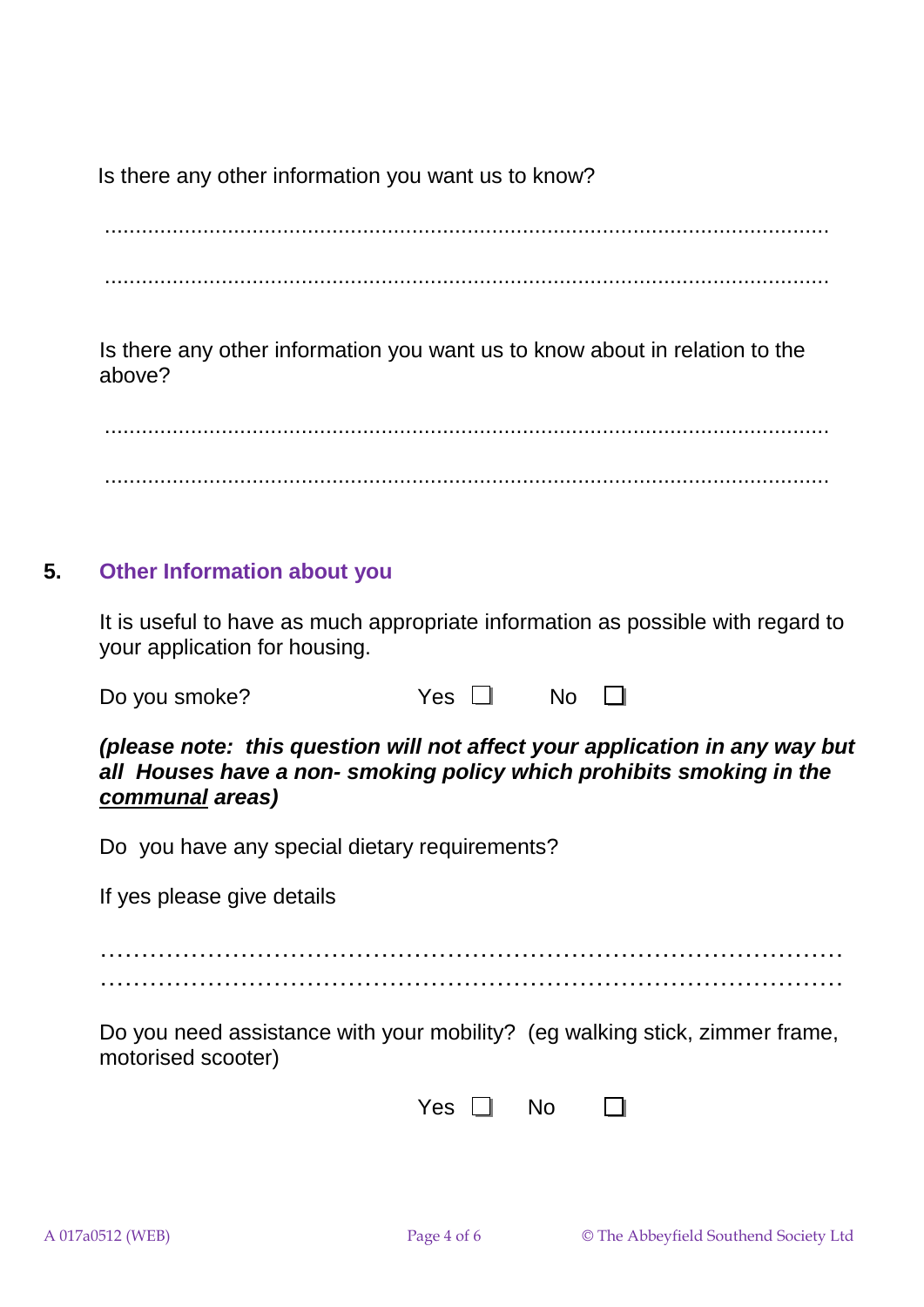The charge for the accommodation is made up of rent, service and support charges and is paid monthly in advance. Completion of this section will enable us to establish what help you may be entitled to, to meet the charges if you are offered accommodation.

Please complete the table below to the best of your ability. If you are unsure about anything please feel free to contact a member of our staff to seek assistance.

| <b>Income Source</b>               | Yes | <b>No</b> |
|------------------------------------|-----|-----------|
| <b>Retirement Pension</b>          |     |           |
| <b>Attendance Allowance</b>        |     |           |
| <b>Disability Living Allowance</b> |     |           |
| <b>Housing Benefit</b>             |     |           |
| <b>Supporting People Grant</b>     |     |           |
| Other                              |     |           |

If you are in receipt of Housing Benefit, please give your Housing benefit number …

……………………………………………………………………..

|  |  |  | Do you currently own your home? Yes $\Box$ No $\Box$ |  |  |  |
|--|--|--|------------------------------------------------------|--|--|--|
|--|--|--|------------------------------------------------------|--|--|--|

**NB. Please feel free to contact a member of staff if you are worried about future housing costs. Staff may be able to advise you of help to which you may be entitled.**

**7**. How did you hear about Abbeyfield? .............................................................

......................................................................................................................

8. Is there any other information at all in relation to your application, that you want us to know about?

......................................................................................................................

......................................................................................................................